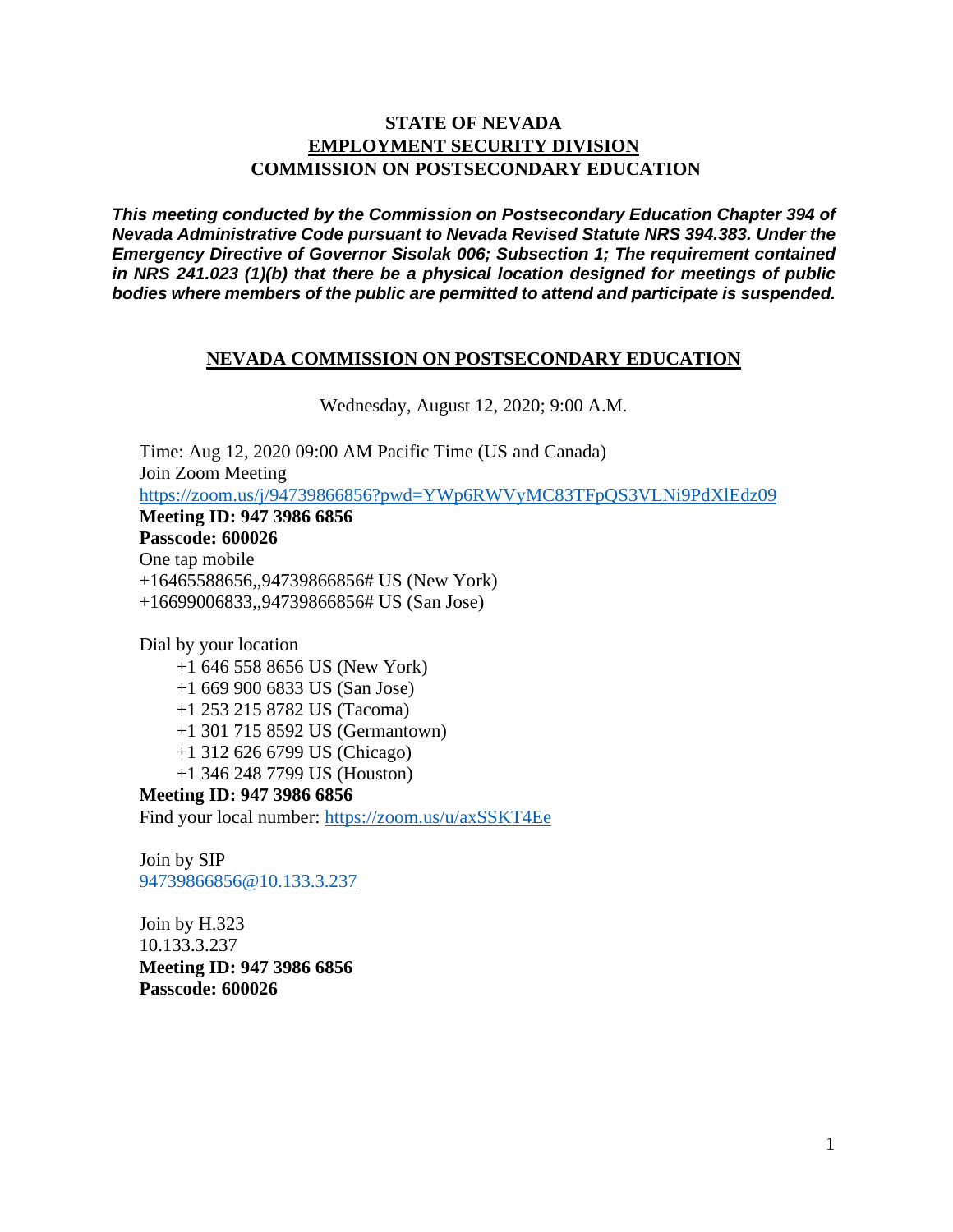#### **Staff Present during Video Conference**

Chris Sewell, ESD Director's Office, Commissioner Kelly D. Wuest, CPE Administrator Maricris Wu, CPE Postsecondary Education Specialist Susan Beckett, CPE, Administrative Assistant III Matthew Sung, IDP, IT Technician VI, Field Services

#### **Members of the Public, Media and Other Agencies**

**Present in Las Vegas** Robert Whitney, Nevada Attorney General Office Deputy Attorney General James Ketter Rosa Padilla Gus Pena Carmelina Ruiz – Covered 6 Rodney Ball Maria Rizo Michael Hagan - Strayer Nayeli Escalante Marilyn Lim-Carreon Alexis Lodge Burke Malin Betty Casillas Crystal Garland Melvin Valentine Michelle Valentine Theodore Vanderlaan -Vice President, Gurnick Academy of Medical Arts Bryce McNeely Diana Rodriguez Steve Watkins Peter Gilkey Jerame Ayers Conrad Torres Janet Blumen Jason Ho, Gurnick Academy of Medical Arts Jessica Williams Rafael, Rika Makeup Academy Erika Rendon, Rika Makeup Academy

#### **Member of the Commission on Postsecondary Education Present during Video Conference Meeting**

Larry Nathan (Nate) Clark, Chair Sharon Frederick, Vice Chair René Cantú Dr. Thomas Kenny Jon Ponder Jill Hersha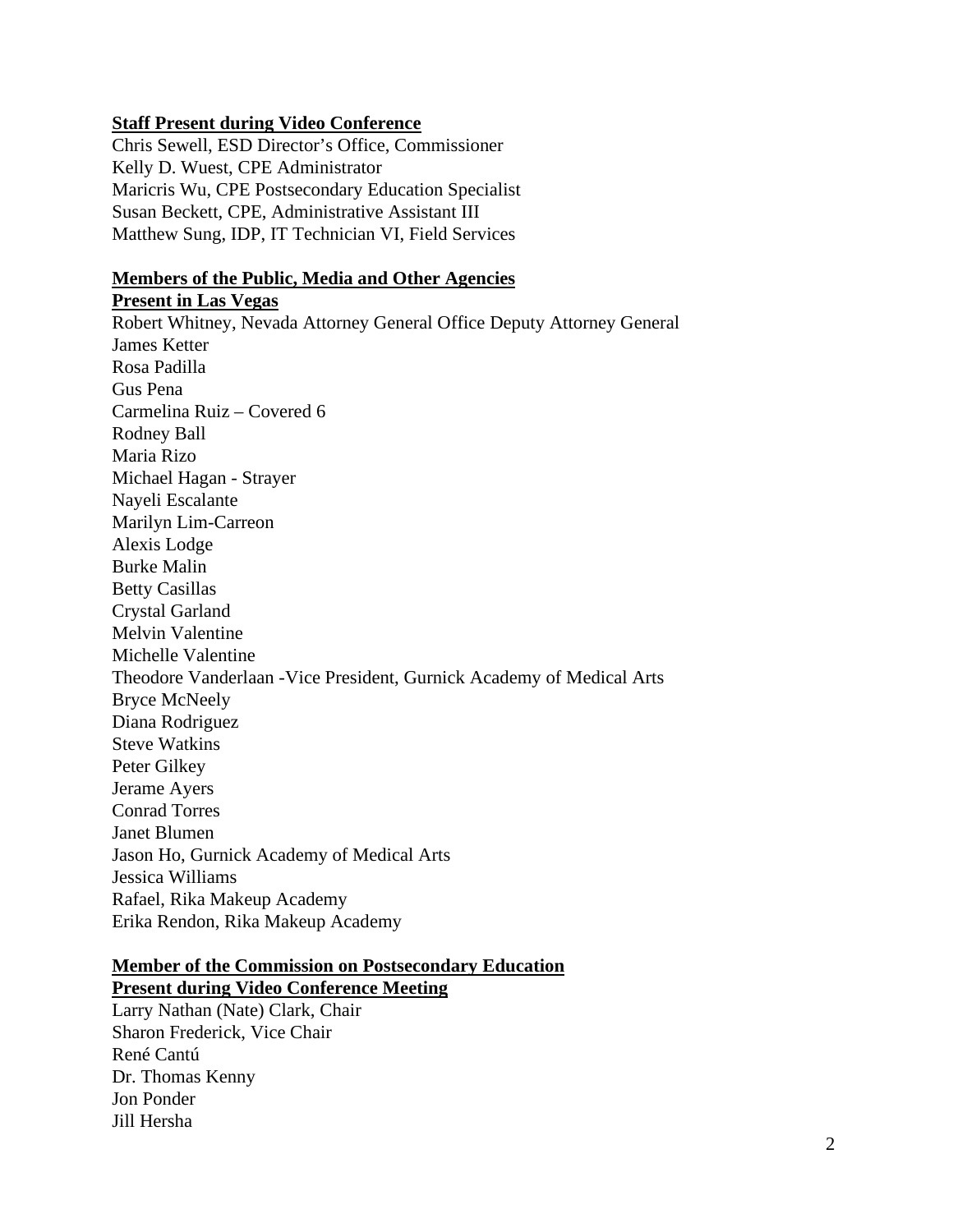## **STATE OF NEVADA EMPLOYMENT SECURITY DIVISION COMMISSION ON POSTSECONDARY EDUCATION**

August 12, 2020 – 9:00 A.M.

## **Call to Order**

The meeting was held via Video Conference ZOOM. The meeting was called to order by Chair Commissioner Nathan Clark at approximately 9:02 AM.

### **Public Comments**

Commissioner Clark asked for public comment, no public comment. Commissioner Clark furthered by explaining, raising hand, or using the raise hand button sign. Still no public comment. Meeting paused for recording issues. Commissioner Clark asked for public comment a second time and stated please use raise hand, still no public comment.

### **Written Comments**

This is Susan Beckett; we have received no written comments.

# **Confirmation of Posting**

Susan Beckett, for the record, Administrative Assistant III, Employment Security Division, Commission on Postsecondary Education. Yes, proper Notice was provided for this Meeting, in accordance with Governor Sisolak's Declaration of Emergency Directive 006; Subsection 1; The requirement contained in NRS 241.023 (1)(b) that there be a physical location designated for the meeting of public bodies where members of the public are permitted to attend and participate is suspended. The meeting will be held via videoconference only.

# **Roll Call**

- Commissioner Chair Clark-Present
- Commissioner Vice-Chair Frederick-Present
- Commissioner Cantú Present
- Commissioner Hersha-Present
- Dr. Thomas Kenny Present
- Commissioner Ponder-Present
- Commissioner Sewell Present
- Commissioner Hersha Present

Administrator Kelly Wuest: took roll via video.

#### **Adoption of Agenda:**

Motion: Commissioner Cantú – Adoption of Agenda with items 1-7 & 9 to be as a consent Agenda. Second: Commissioner Hersha. Discussion: None. Results: Unanimous, agenda is adopted.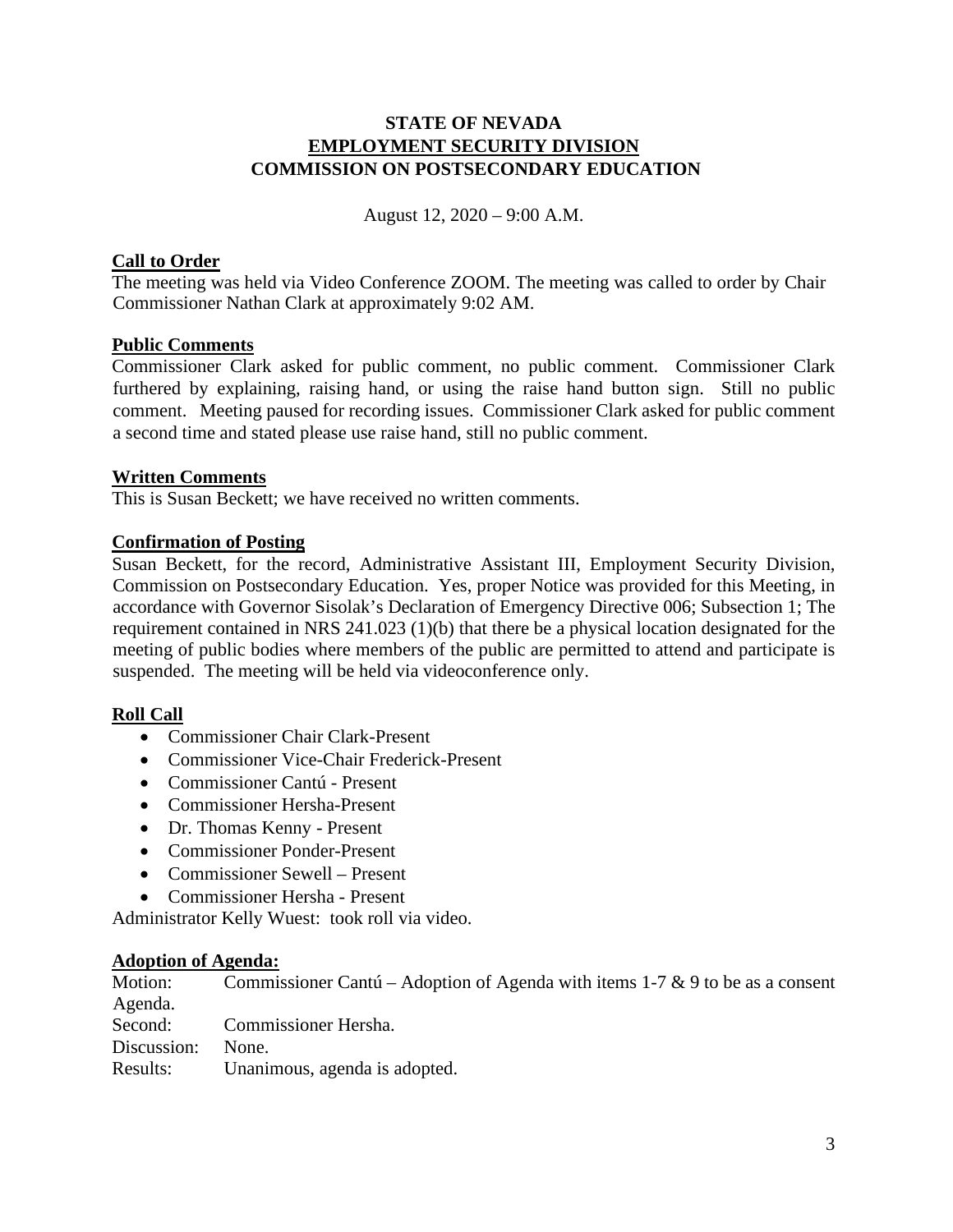### **Approval of Minutes May 6, 2020 Meeting**

| Motion:           | Commissioner Frederick – Motion to approve May 6, 2020 meeting minutes. |
|-------------------|-------------------------------------------------------------------------|
| Second:           | <b>Commissioner Ponder.</b>                                             |
| Discussion: None. |                                                                         |
| Results:          | Unanimous, motion carries.                                              |

#### **Approval of Proposed 2021 Meeting Dates**

Motion: Commissioner Dr. Kenny – Motion to approve the dates as presented for 2021. Second: Commissioner Frederick. Discussion: None. Results: Unanimous, agenda is adopted.

### **Administrators Report**

Administrator Kelly Wuest read the report from the submitted report in the packet, as follows:

# **COVID 19 Impacts**

Impact on Office Operations: CPE moved on June 1, 2020 as DETR needed our current space to increase call center operations. The new office is located at 1860 E. Sahara, Las Vegas, NV. The office remains closed to the public. Staff continue to work via remote desktop enabling employees to telecommute and perform most agency functions. We have asked institutions to send any paperwork possible via email versus the mail whenever possible. I have been working out of the office 2 days a week to process mail, send out required notices and transcript requests that cannot be completed via email. While working remote has enabled us to move forward in our operations, we are finding that many processes take extra time to complete and are dependent on internet traffic or system access.

CPE has experienced issues with mail returns from the new office as well as the previous address. Currently, we have a hold on mail for the new location and pick up items directly from the post office. We are working with institutions individually concerning returned mail. This has impacted our quarterly reporting numbers as several institutions have reported the payment as returned.

I have been notified that travel restrictions may last through this budget year. This will impact investigations, provisional audits, facility review, compliance surveys, VA risk-based assessments and will eliminate unannounced audits until we are able to travel again. This will also have an impact on the VA agreement since the assigned compliance surveys and risk-based assessments determine whether the survey meets the requirements for being completed remotely. CPE must have prior approval from VA to do any survey remote. Staff is working on formal policies and procedures for remote audits and compliance surveys and will be requesting technology to aid in this process.

Institutional Licenses: Governor Sisolak's Declaration of Emergency Directive 009 (Revised) extended the license & permit issued by Boards/Commissions for a period of 90 days from the current expiration date, or 90 days from the date the state of emergency is terminated, whichever is later remains expires on 9/28/20. Institutions with renewals due are provided additional time to submit the application and institutions attempting to fulfill contingencies will be provided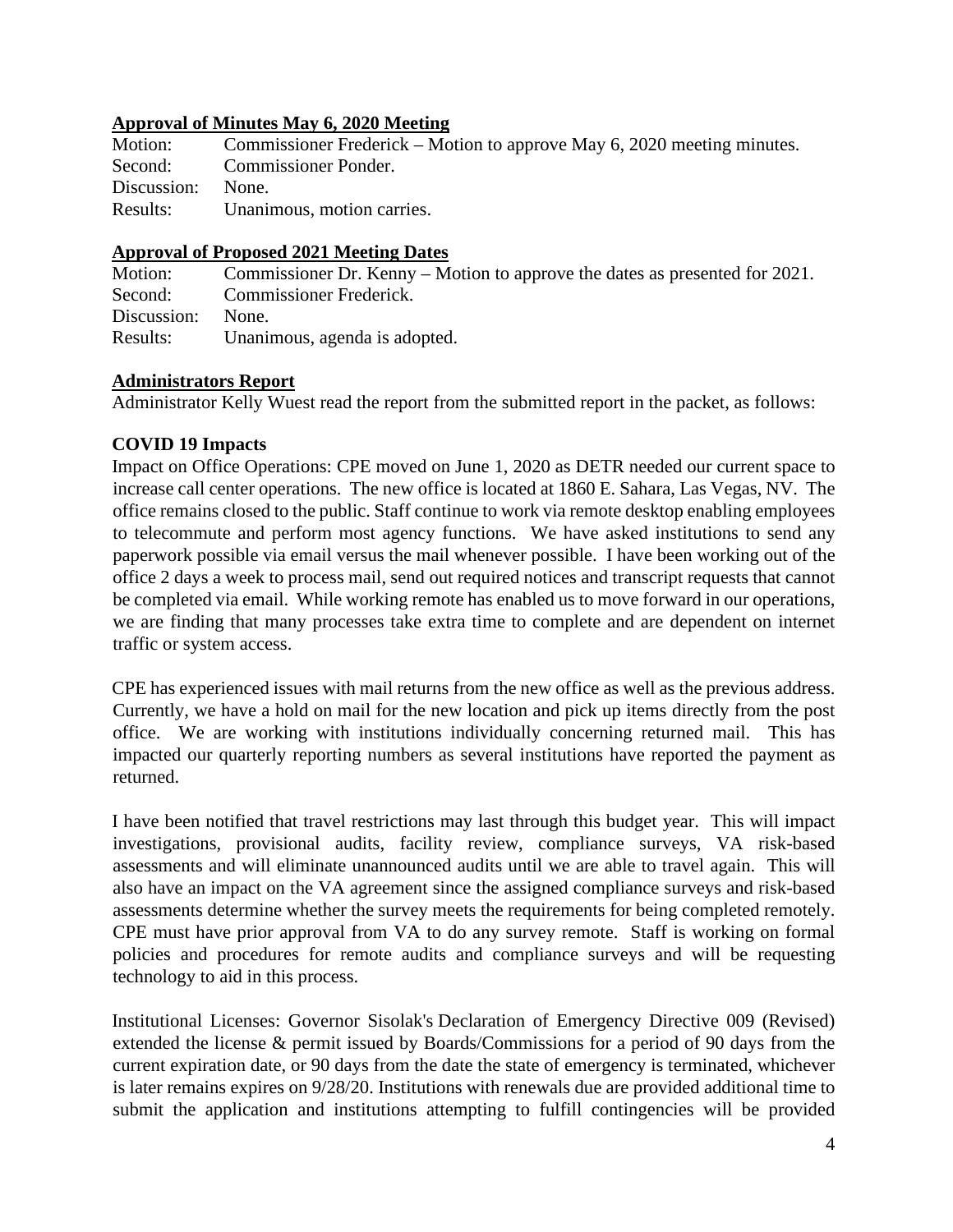additional time to complete. We have had several applicants reach out that they are unable to secure a facility, complete build out, receive approval from an occupational board or provide necessary documents due to shutdowns in Nevada and other states. Future agendas will note when the applicant was impacted by COVID 19. There is considerable lag time for documents from different municipalities.

The following processes are extended by the order:

- Licenses and Renewals
- Applicants with contingencies to fulfill
- Agent Permits
- Alcohol Beverage Awareness cards

# **Institutional Operations**

CPE has received notice from several of the licensed colleges and universities that they will remain online or only offer lab/clinical activities in person for the fall semester. Most accrediting bodies have permitted the transition to online without significant delay or impediment through December 2020. For unaccredited NCD's, some have remained closed due to safety concerns, inability to secure practicum sites, or students be in opposition of in person learning. Other institutions have been able to hold in person training in small groups limiting the number of individuals on campus at any given time. Students have been given the option for a leave of absence if they are uncomfortable with returning to in person classes or decided they are not suited for distance education learning. Overall training in healthcare has been challenged due to clinical sites being closed or restricted to students in preceptorship and clinical placements along with restrictions and additional safety requirements of occupational boards.

The long-term impact on institutions will not be evident for some time. Historically, institutions experience an up serge in unemployed workers retooling but this is predicated on available training funds to subsidize the efforts. The CARES Act has provided funding for colleges and universities, the unaccredited NCD's are reliant of individual payments, WIOA or other work based assistant programs. Those institutions at greatest risk focus on hospitality and gaming which is likely slow to recover which will translate into lower enrollments and funding availability.

As the time of this report, two institutions have reported one student indicating testing positive for COVID 19 however the students did not provide evidence of a positive result. In both cases, the institution was closed for deep cleaning and students in the persons class were notified of potential exposure. Staff have received COVID 19 plans for the majority of institutions, and while it is not required by the Commission, the submission of such plans does document the efforts of Nevada institutions to protect students and employees.

# **COVID 19 Subcommittee**

Mr. Jim York, United Education Institute and Marilyn Lim-Carreon with Unitek College were selected as institutional members of the COVID-19 Subcommittee. The sub-committed held a meeting on May 28, 2020 and discussed changes in NAC 394.523 and NAC 394.525 to permit distance education in the areas of gaming and massage therapy. Any changes in the area of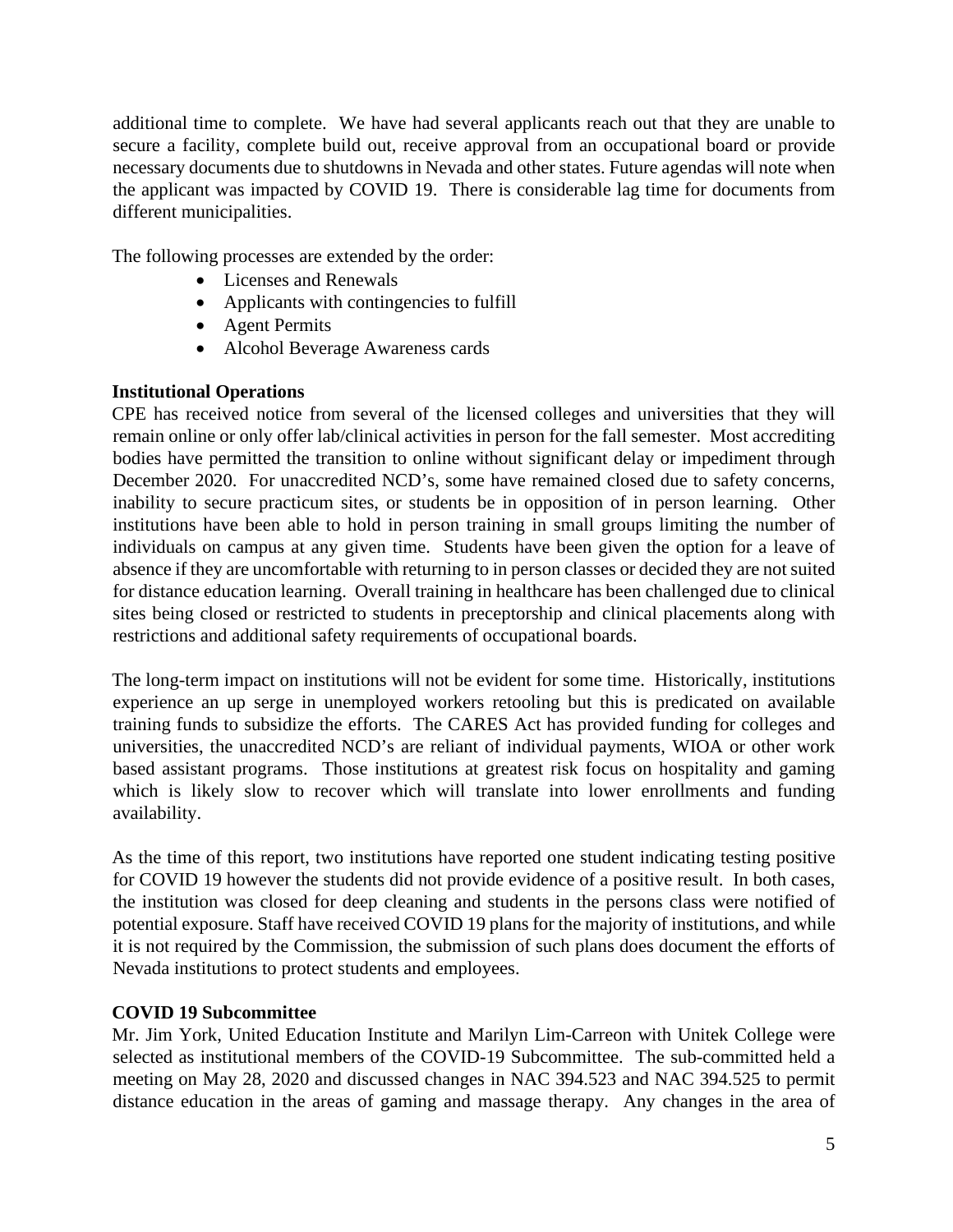massage therapy would require approval with NBMT. Emergency changes would only be permitted for up to 120 days before a permanent change would be required. Gaming institutions were permitted to reopen in Phase I and massage therapy students were permitted to return to clinicals in Phase II. With the new State structure for moving forward, it is unclear how it will impact institutions.

# **Budget**

At the special legislative session, CPE was able to have our base biennium budget stay intact. The funds allocated to computerize the agency has been eliminated, resulting in a reduction of \$352,000 over the next two years. The cooperative agreement for VA has increase by \$ \$14, 314 and runs from October 1, 2020 – September 30, 2021.

# **Closure Updates**

Art Institute: As reported last quarter, DAG Robert Whitney filed a Position Statement with the US District Court Case No: 1:19-cv-000145 to inform the court that certain students may be owed a refund if the Department of Education paid Title IV funds in the institutions closure audit. Two of those individual's debt occurred prior to the Receivership and outside the legal requirements to pay, two individuals may be due a refund based on payments make from the VA educational benefits programs and all other students initially identified were eliminated from consideration after the Receiver provided correspondence from DE that payments for the Winter 2019 quarter and forward will not be paid and student loans will not be processed.

In most cases, this left the students with a debt on the ledger. The Received has indicated in court filing that all student ledger debt will be eliminated. While the Nevada student indemnification statutes protect student attending at closure, it does not automatically protect students who graduated or dropped prior to closure.

**Quarterly Report** – UPDATE - 29 institutions still unreported, the total enrollment for the January 1, 2020 – March 31, 2020 quarter increased to 7,037 students. CPE has been contacted by institutions unable to provide a physical check until stay at home orders are lifted in various states.

**Quarterly Report** - With **66** institutions unreported, total enrollment for the April 1, 2020 quarter currently stands at 5,340 students. Revised numbers listed below

| $April - June$ | April - June | April - June | April - June | April - June | April - June |
|----------------|--------------|--------------|--------------|--------------|--------------|
| 2020           | 2019         | 2018         | 2017         | 2017         | 2016         |
| 6,052          | 6,988        | 7,449        | 7,292        | 5,814        | 5,340        |

**CPE Quarterly Activities** – April 1, 2020 – June 30, 2020

| <b>CPE Activity</b> |                  | Number of   CPE Activity | <b>Number of</b>    |
|---------------------|------------------|--------------------------|---------------------|
|                     | Applicatio       |                          | <b>Applications</b> |
|                     | ns               |                          | <b>Processed</b>    |
|                     | <b>Processed</b> |                          |                     |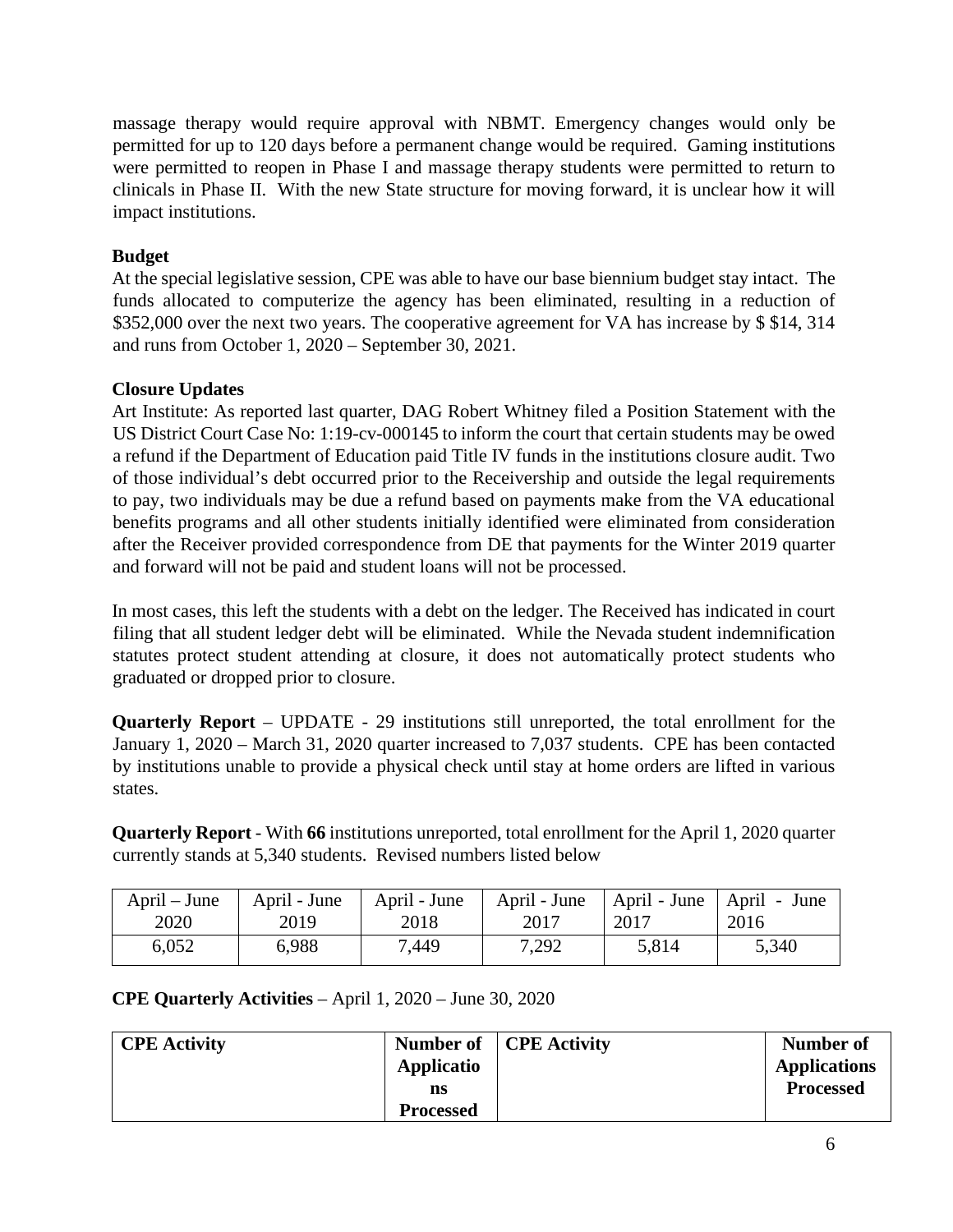| <b>License Renewals</b>              |    | <b>Agent Permits</b>       |     |
|--------------------------------------|----|----------------------------|-----|
| Distance Ed Approvals                | 42 | VA Compliance Visits/Other |     |
|                                      |    | <b>Visits</b>              |     |
| Change of Ownerships                 |    | VA Program Approvals       | 260 |
| <b>Distance Education Exemptions</b> |    | <b>SARA Notifications</b>  |     |
| <b>License Evaluations</b>           |    | <b>Institution Audits</b>  |     |
| <b>Added Programs</b>                |    | <b>Transcript Requests</b> | 64  |

# **CPE Student Complaints**: April 1, 2020 – June 30, 2020

| <b>Institution</b>                           | <b>Date</b>     | <b>Issues/Allegations</b>                                                                                                               | <b>Findings</b>                                                                                                                                                                                                                                   | <b>Status</b>                                                                                                                                       |
|----------------------------------------------|-----------------|-----------------------------------------------------------------------------------------------------------------------------------------|---------------------------------------------------------------------------------------------------------------------------------------------------------------------------------------------------------------------------------------------------|-----------------------------------------------------------------------------------------------------------------------------------------------------|
| <b>Name</b>                                  | <b>Filed</b>    |                                                                                                                                         |                                                                                                                                                                                                                                                   |                                                                                                                                                     |
| <b>Northwest</b><br>Career<br><b>College</b> | 2/14/20         | Student was<br>withdrawn from<br>institution by<br>administration,<br>wanted institution<br>to guarantee a pass<br>of the MCLEX<br>exam | Documents show<br>student requested<br>withdraw at $1/21/20$<br>meeting, student<br>would have been<br>administratively<br>withdrawn<br>otherwise based on<br>catalog. Refund<br>calculated was<br>accurate.                                      | <b>Closed. Student</b><br>claim was not<br>substantiated.                                                                                           |
| Art<br><b>Institute</b>                      | 1/30/19         | Failure to pay<br>stipend<br>Incorrect<br>processing of VA<br>Inadequate staffing                                                       | Student identified in<br>Court Doc owing<br>refund.                                                                                                                                                                                               | Closed-<br><b>CPE</b> received<br>confirmation that<br>FA would not<br>process FA.<br><b>Receiver</b><br>eliminated all<br>debt on student<br>file. |
| Art<br><b>Institute</b>                      | Email<br>7/2/19 | Failure to Refund                                                                                                                       | Institution failed to<br>process Yellow<br>Ribbon. Required<br>evidence of student<br>payment \$2,032 for<br>outstanding Pell,<br>proof of Yellow<br>Ribbon applied on<br>student account.<br>Student identified<br>in Court Doc owing<br>refund. | Closed-<br><b>CPE</b> received<br>confirmation that<br>FA would not<br>process FA.<br><b>Receiver</b><br>eliminated all<br>debt on student<br>file. |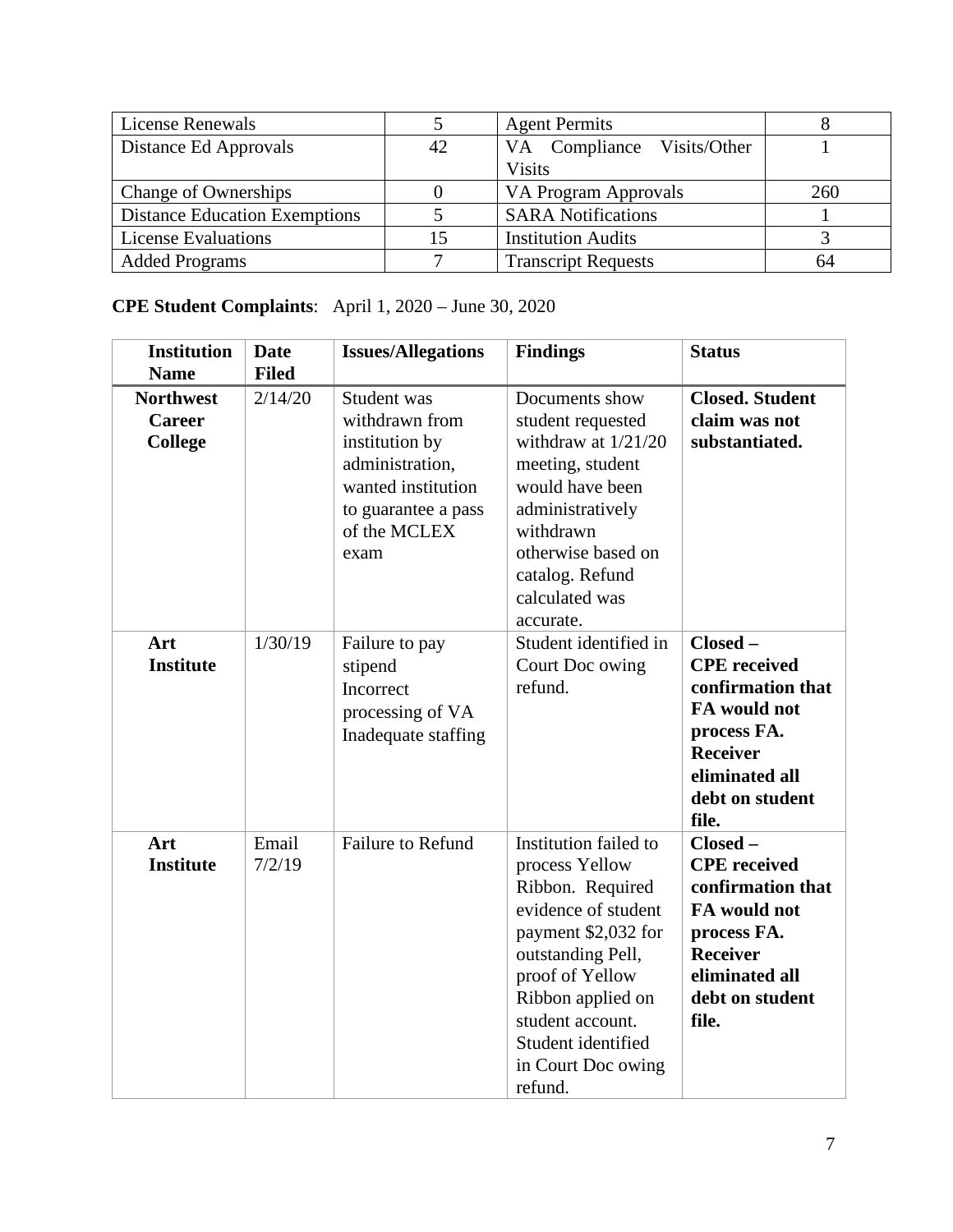| Art<br><b>Institute</b> | 5/13/19                  | Incorrect billing<br>and VA processing                                                                                           | Certified request for<br>transcripts and<br>attendance sent<br>10/17.                                                                                                 | <b>CPE Hearing</b>                                                                                                                                     |
|-------------------------|--------------------------|----------------------------------------------------------------------------------------------------------------------------------|-----------------------------------------------------------------------------------------------------------------------------------------------------------------------|--------------------------------------------------------------------------------------------------------------------------------------------------------|
| Art<br><b>Institute</b> | 5/2/19                   | <b>Incorrect VA</b><br>processing<br>Not receiving<br>stipend                                                                    | Student identified in<br>Court Doc owing<br>refund.                                                                                                                   | $Closed -$<br><b>CPE</b> received<br>confirmation that<br>FA would not<br>process FA.<br><b>Receiver</b><br>eliminated all<br>debt on student<br>file. |
| Art<br><b>Institute</b> | 1/30/19                  | Failure to pay<br>stipend<br>Incorrect<br>processing of VA<br>Inadequate staffing                                                | Student identified in<br>Court Doc owing<br>refund.                                                                                                                   | $Closed -$<br><b>CPE</b> received<br>confirmation that<br>DE would not<br>process FA.<br><b>Receiver</b><br>eliminated all<br>debt on student<br>file. |
| Art<br><b>Institute</b> | 2/4/19<br>and<br>5/13/19 | <b>Failure to Refund</b>                                                                                                         | Institution violated<br>Nevada refund<br>policy NRS<br>394.449. Student<br>refunded. Payment<br>to the VA in the<br>amount of \$4,664<br>not verified.                | <b>Payment to VA</b><br>verified                                                                                                                       |
| Art<br><b>Institute</b> | Informal                 | Communication<br>concerning<br>financial aid and<br>payments                                                                     | $Closed -$                                                                                                                                                            | Closed-                                                                                                                                                |
| Art<br><b>Institute</b> | 7/16/19                  | <b>Quality of</b><br><b>Education</b><br><b>Failing to provide</b><br>information about<br>accreditation<br><b>Financial Aid</b> | Institution provided<br>a fraudulent<br>enrollment contract<br>misrepresenting the<br>institution as<br>regionally<br>accredited and part<br>of Argosy<br>University. | <b>Commission</b><br>hearing for<br>student refund                                                                                                     |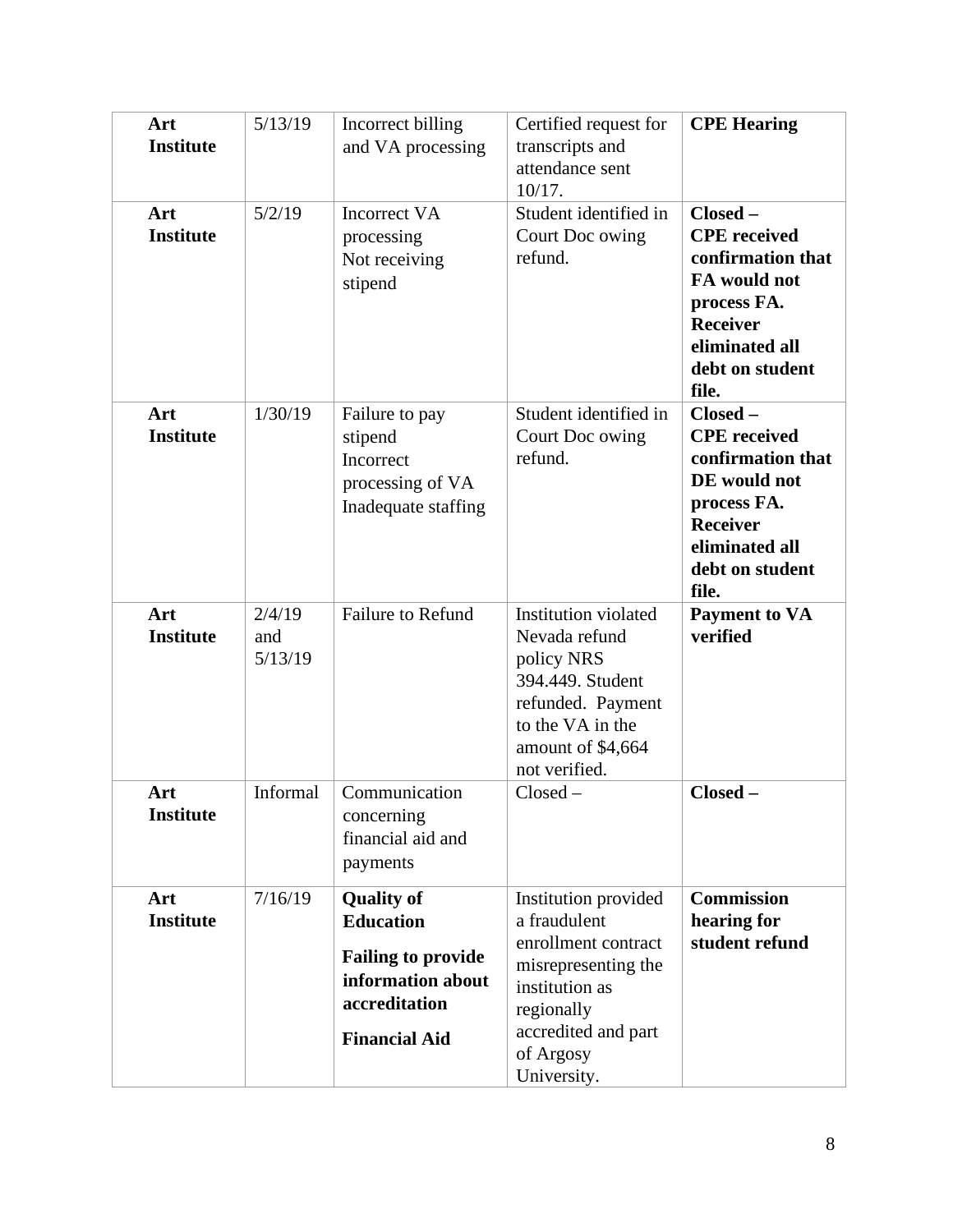| Art<br><b>Institute</b> | 6/3/19   | Quality of<br>Education                                                                                                       |                                                                                                                                   | Open                                                                                                                                            |
|-------------------------|----------|-------------------------------------------------------------------------------------------------------------------------------|-----------------------------------------------------------------------------------------------------------------------------------|-------------------------------------------------------------------------------------------------------------------------------------------------|
| Art<br><b>Institute</b> | 6/15/19  | Quality of<br>Education<br>Institution unable to<br>answer questions<br>about FA                                              |                                                                                                                                   | Open                                                                                                                                            |
| Art<br><b>Institute</b> | 7/2/19   | Failure to release<br>stipend                                                                                                 | Institution violated<br>Nevada refund<br>policy NRS<br>394.449. Payment<br>to the VA in the<br>amount of \$4,664<br>not verified. | <b>Closed. FA will</b><br>not pay out and<br>ledger balance<br>eliminated by<br>Receiver.                                                       |
| Art<br><b>Institute</b> | 10/7/19  | Quality of<br>Education<br>Lack of equipment<br>& up to date<br>software. Poor and<br>dismissive<br>communication by<br>staff |                                                                                                                                   | Closed.<br><b>Individual</b><br>graduated and<br>not eligible for<br>student<br>indemnification                                                 |
| Art<br><b>Institute</b> | 12/11/19 | <b>Failed to pay</b><br>financial aid                                                                                         | <b>Identified in court</b><br>filing to receive<br>refund                                                                         | <b>Closed. FA will</b><br>not pay out $\&$<br>ledger balance<br>eliminated by<br>Receiver.<br><b>Student eligible</b><br>for<br>indemnification |

# **Applications for Full Term License**

Below are the institutions that are covered under the consent agenda

*Covered 6*

The provisional license for Covered 6 be extended for an additional nine-months.

*Las Vegas Institute of Welding*

The provisional license for Las Vegas Institute of Welding be extended for an additional threemonths.

*Live Savers Training Center, LLC*

The provisional license for Live Savers Training Center, LLC be extended for an additional ninemonths.

*Reno Dental Assistant Institution*

The provisional license for Reno Dental Assistant Institution be extended for an additional ninemonths.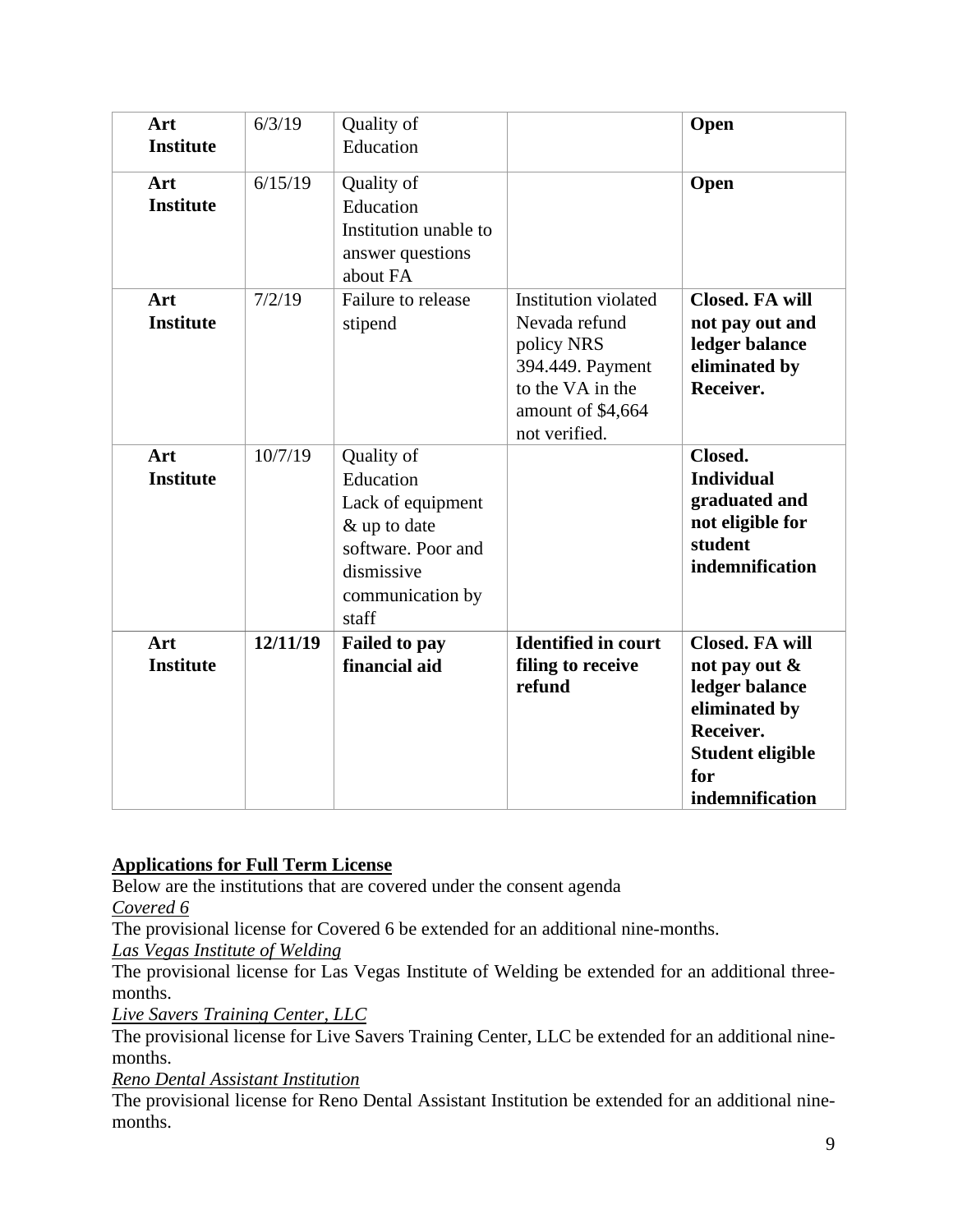#### *Reno Medical Assistant Institution*

The provisional license for Reno Medical Assistant Institution be extended for an additional ninemonths.

*Rika Makeup Academy*

The provisional license for Rika Makeup Academy be extended for three-months.

*SW Compliance*

The provisional license for SW Compliance be extended for three-months.

*Unitek College*

The provisional license for Unitek College be extended for six-months.

| Motion:           | Commissioner Dr. Kenny – A motion that items $1 - 7$ and 9 as a consent agenda. |
|-------------------|---------------------------------------------------------------------------------|
|                   | Second: Commissioner Frederick.                                                 |
| Discussion: None. |                                                                                 |
| Results:          | Unanimous, motion carries.                                                      |

#### *Total Physicians Resources TPR PSVTS*

| Testified:  | Rosa Padilla RN, attempted to speak. However, due to the connection issues Ms. |
|-------------|--------------------------------------------------------------------------------|
|             | Padilla she had left the meeting.                                              |
| Motion:     | Commissioner Frederick $- A$ motion that the full-term licensure be granted.   |
| Second:     | Commissioner Cantu.                                                            |
| Discussion: | None.                                                                          |
| Results:    | Unanimous, motion carries.                                                     |

# **Applications for Initial Provisional Licensure**

#### *Academy for Professional Development*

- Testified: Jerame Ayers, Owner provided background of the institution and California location.
- Commissioner Clark asked about number of hours in the program for EMT. Mr. Ayers gave information on his plans and why the number of hours is increased.
- Commissioner Ponder asked about job placements and military. Mr. Ayers gave information about his experience and the success in his California location. Finally, he stated he will get students to the interview, but they will need to get themselves the position.
- Commissioner Frederick asked about the marking plan pertaining to advertising. Mr. Ayers explained he is self-taught marketing person and it seems to work for his institution.
- Commissioner Sewell gave information about ESD Workforce Services and suggested to reach out on the business side. Commissioner Sewell reminded Nevada does require a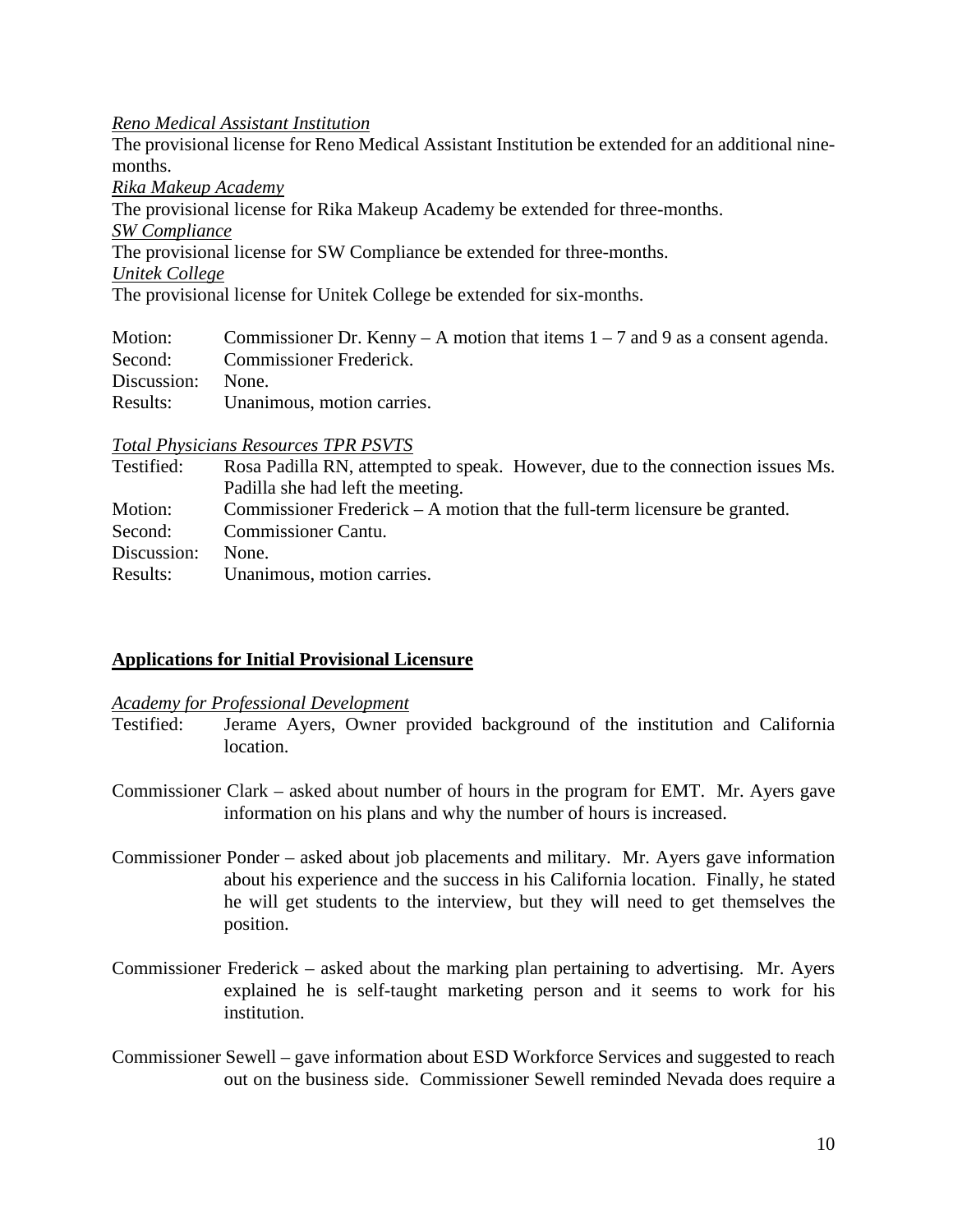local director. Mr. Ayers stated he does believe in hiring local talent and will be hiring locally.

- Motion: Commissioner Frederick That a twelve-month provisional license be granted to Academy for Professional Development to offer the Emergency Medical Technician; Executive Protection Specialist and Physical Security Specialist programs, contingent receipt of surety bond in the amount of \$30,000, facility, personnel information and curriculum approvals. Second: Commissioner Ponder.
- 
- Discussion: None.
- Results: Unanimous, motion carries.

#### *Choice Business Academy*

Testified: Melvin Valentine Jr. and Michelle Valentine gave a background of the intuition.

- Commissioner Clark What I am hearing is that you are really focusing on the soft skills. Mr. Valentine, yes, we are currently seeing this as is issue even in the current students of the CCSD as I am a high institution teacher. Clark furthered, where are you going to be getting your students and then how are you going to assist them in finding work? Mr. Valentine, we are confident in our current word of mouth campaign that has people already produced interest due to my work at the high institution and City of North Las Vegas. Right now, our focus is the urban core, community partners and social media. As far as employment, we are looking at call centers which we are looking at options with them. There is a huge need for people to be able to transition from working from home and in an office setting as well.
- Commissioner Frederick I see you are the institution director and an instructor. Are you still going to continue teaching at Mojave? Mr. Valentine, yes, the institution will be after the institution hours of my teaching position.
- Motion: Commissioner Ponder That a twelve-month provisional license be granted to Choice Business Academy to offer the Business Communication program, contingent upon receipt of surety in the amount of \$12,000 and personnel information.

Second: Commissioner Hersha.

Discussion: None.

Results: Unanimous, motion carries

#### *Gurnick Academy of Medical Arts*

Testified: Theodore Vanderlaan, gave a background of the institution and the programs at the institutions across the United States.

- Commissioner Clark What is the physical presence in Nevada? Mr. Vanderlaan, it depends on the requirements of Nevada. We are prepared to have a physical presence.
- Motion: Commissioner Dr. Kenny That a twelve-month provisional license be granted to Gurnick Academy of Medical Arts to offer Associate of Science in Magnetic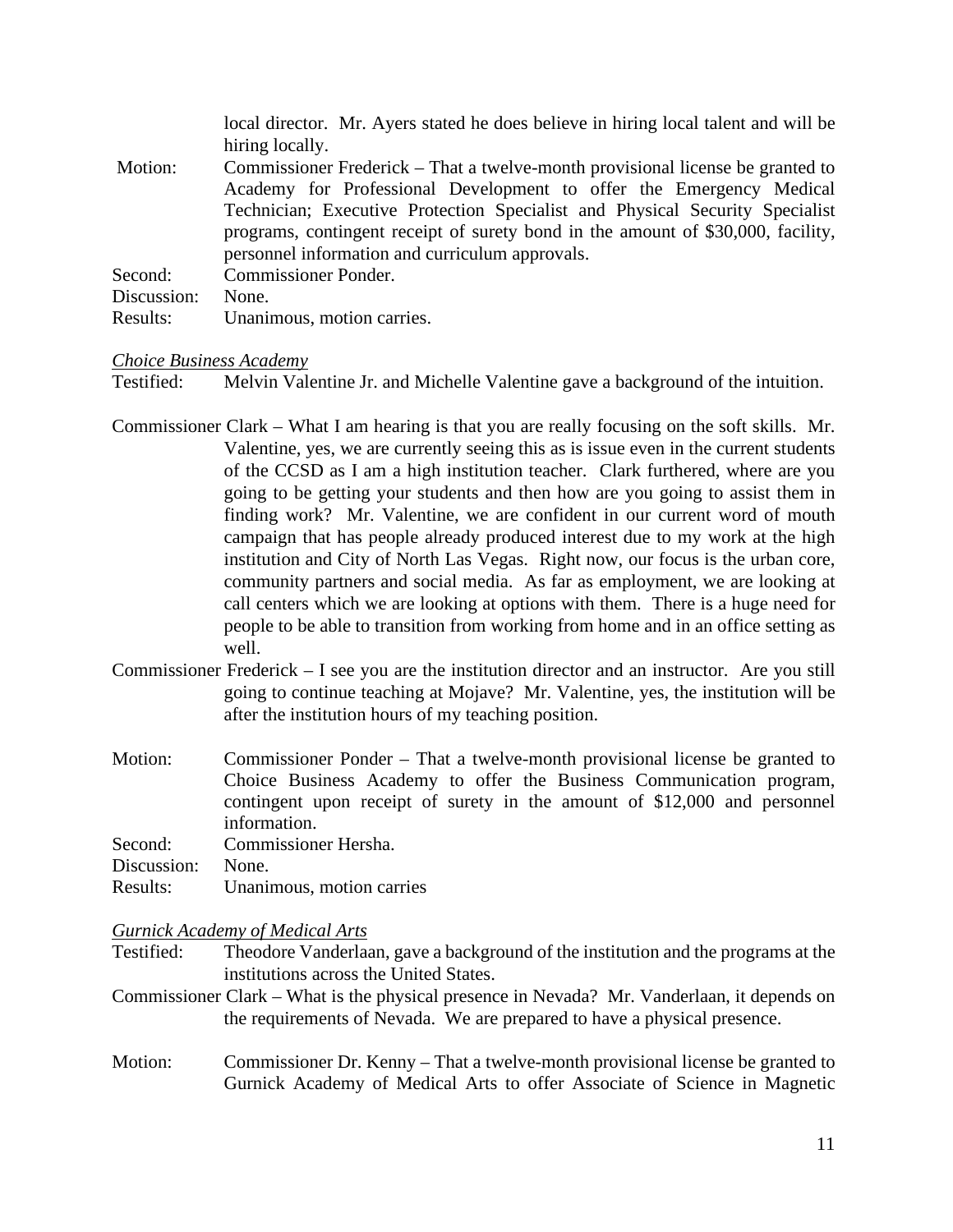|             | Resonance Imaging program contingent upon receipt of surety bond in the amount |
|-------------|--------------------------------------------------------------------------------|
|             | of \$123,000 facility and personnel information.                               |
| Second:     | Commissioner Cantu.                                                            |
| Discussion: | None.                                                                          |
| Results:    | Unanimous, motion carries                                                      |

#### *Strayer University*

- Testified: Michael Hagan, Office of the General Counsel gave a brief background of the institution.
- Commissioner Clark Do you have a facility? Mr. Hagan explained the search during Covid 19 and how they will have a facility, but it will be mostly online. We are looking at both Reno and Las Vegas but anticipate the Reno location being completed first.
- Motion: Commissioner Dr. Kenny That a twelve-month provisional license be granted to Strayer University, to offer the diploma, associate, bachelor, masters and graduate certificates as indicated on the application, contingent upon facility information, staffing and surety in the amount of \$366,000. Second: Commissioner Frederick. Discussion: None. Results: Unanimous, motion carries

#### **Applicants for consideration of Added Program**

#### *Standards of Excellence*

- Testified: Janet Blumen gave a background of the institution. John Gonzales, Findley Automotive Group explained the program and idea to expand to postsecondary. Currently Findley works with local high institutions and wanted to have an opportunity to have the program expand to a postsecondary level. Conrad Torres provided an update and explained his position at the institution.
- Commissioner Clark my first question is about the 640-auto tech program, does it include the shop time? It seems a bit short. Mr. Gonzales, this is the basics of express lube packet. Commissioner Clark, who is certifying, it states certified automotive technician? Mr. Gonzales, the manufacturer via ASD.
- Commissioner Frederick I noticed that took kit was listed in the materials. Is that student supplied, or institution supplied. Ms. Blumen that the tool kit will be supplied by the institution during training and the students will receive the kit upon graduation. If they do not graduate, then the tools stay at the institution and given to the next student.
- Commissioner Hersha Are exam fees included? Mr. Torres, yes, exam fees are all included in the tuition.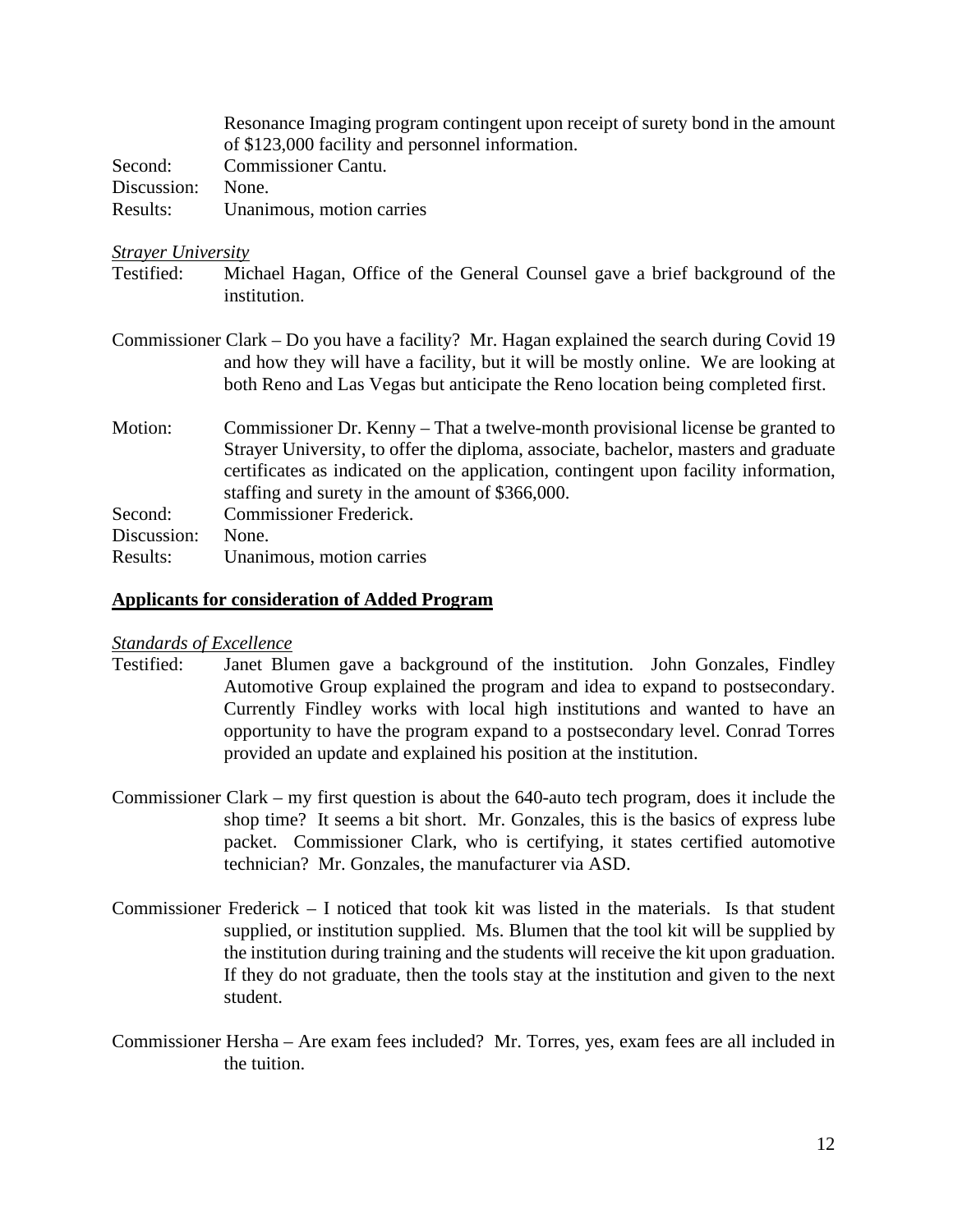Commissioner Ponder – At the completion of the training, what is the anticipated starting salary? Mr. Gonzales, our technicians are flat rate technicians and usually start out at about \$16-\$18. Its piecework and our standard guys are making about \$35,000 a year. Motion: Commissioner Ponder – That Standards of Excellence be granted approval to offer the proposed Automotive course contingent on surety bond increase of \$8,700, personnel information, facility information and curriculum approval. Second: Commissioner Hersha. Discussion: None. Results: Unanimous, motion carries.

# **Students for consideration of Refund**

#### *Art Institute*

- Administrator Wuest gave background on the two student complaints requiring a final determination by the Commission concerning potential refunds. Both complaints are outside the scope of the Receivership of Dream Center Education Holdings, LLC, the owner of the Art Institute of Las Vegas due to the time frame of the occurrences prior to January 18, 2019. Surety Bond for \$100,000 for the Art Institute of Las Vegas was in effect at the time of the violations of NRS 394 and NAC 394 occurred. Our first student Richard Breckow he is a student who used his VA benefits, DE Tittle IV which were paid. Based on CPE's refund calculations he would be entitled to a total refund of \$2,006.22 paid by the surety bond from his withdraw. This was never paid by the institution. Byron Mays is student number two, a very different issue. This is an issue concerning accreditation and the Art Institutions misrepresentation that they were accredited by WASC as part of Argosy University in the student enrollment contract. CPE has found two individuals with such contracts, but the other impacted student only received DE Title IV funds. I provided both contracts to DE for consideration of Borrowers Defense. Depending on the amount the commissioners decide to grant this student there would be most of it covered by the surety bond. However, a portion would come out of the student indemnification fund. I have included two findings of fact, conclusions of law, and orders one for each student which I will go back to the surety company and obtain the refunds for the students.
- Commissioner Clark Typically, a student cannot get a full refund and then a keep the credits on their transcripts. Administrator Wuest, typically when a closure happens, they would still retain the transcripts. Commissioner Clark, were they ever a part of Argosy? Administrator Wuest, they applied to DE and were denied so they tried to place AI under Argosy, but it never happened.
- Commissioner Clark Are we looking for two motions or one motion to cover both of these? Deputy Attorney General, Robert Whitney responded I think for the sake of clarity two separate motions would be best.